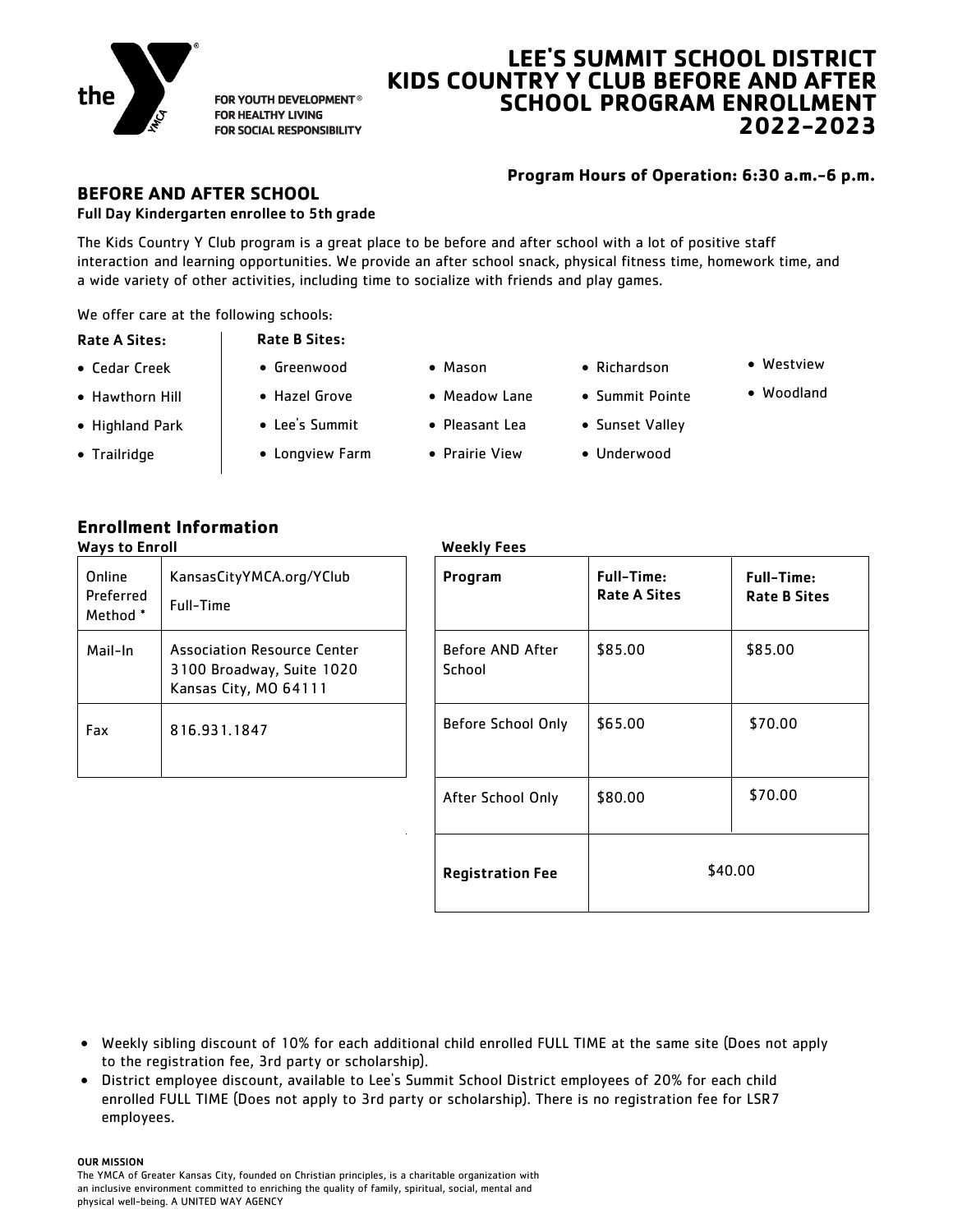## Enrollment Dates

- May 11: Full-time enrollment begins for all families.
- July 15: Thanks to the generosity of donors, the Y provides financial assistance to those who qualify. July 15, 2022, is the deadline to apply for financial assistance and have your award begin on the first day of school. Financial assistance applications will be accepted after July 15, and awards for those who qualify will be based on availability. All forms must be complete for an application to be entered into the review process.
- August 17: Must register by August 17 to be eligible for a first day of school start date. Your email receipt will serve as a registration confirmation.

IMPORTANT: Kids Country Y Club registration closes when a site reaches capacity. If site capacity is reached, you may request to be placed on the interest list. Minimum program enrollment numbers must be met for a Kids Country Y Club program to occur.

## Program Information

- At the time of enrollment, the registration fee plus the first week of payment is due.
- Payments are due weekly and can be paid by electronic draft, online or by check/money order to the BASS Administration Office, 1151 NE Colbern Road, Lee's Summit, MO 64086. Check payments are due on Monday one week prior to the week of care.
- Programs are licensed and participate in the child care state subsidy program.
- Financial assistance is available for those who qualify (based on availability.)
- Fees are based on enrollment and not on attendance. Fees are not pro-rated based on the number of days in a week.
- Registrations for future start dates require payment for all weeks up to the start date.
- Changes to enrollment are based on availability and are required in writing one business week prior to the effective date of the change.
- Withdrawing from the program requires one week's notice in writing on the Change/Drop Request form.
- Because we are committed to protecting your privacy, email registrations and email payment information are not accepted.

## Discipline Policy

Our discipline policy is youth-centered and designed to achieve a positive outcome to misbehaviors and conflicts. We acknowledge good behaviors. We respond to misbehaviors and conflicts in an appropriate manner. We have zero-tolerance for violence and bullying; we follow the school or district policy in which the program is held. We have the right to suspend or expel children from our programs if they or their families threaten the safety or interfere with the sustainability of a quality program. When misbehaviors occur, we will redirect behaviors, discuss the situation, and suggest a more appropriate course of action. We will also develop a guidance plan and when necessary, meet with families to resolve the misbehavior. If inappropriate behavior continues, it might be necessary to implement consequences such as loss of privilege or a brief separation from the group. If timeout is used, it will be no longer than 1 minute per year of age. Group timeouts are prohibited by the Y.

## Program and Administrative Fees

- A late payment fee of \$20 is charged if your payment is received after the due date.
- A late pickup fee of \$1 is charged per minute per child. Late pickup fees are added to your weekly tuition.
- Administrative Fee for enrollment changes: \$25 per request.
- Reenrollment Fee (if your child leaves the programs and returns in the same school year): \$25.

#### **Public Health Disclaimer**

In the event Kids Country Y Club services must be closed for a period of time by the school district or government office, 50% of the program fee may be required to ensure program continuity.

For more information, visit KansasCityYMCA.org/YClub. For program and account information, call the Youth Development Services Support Line at 816.360.3390.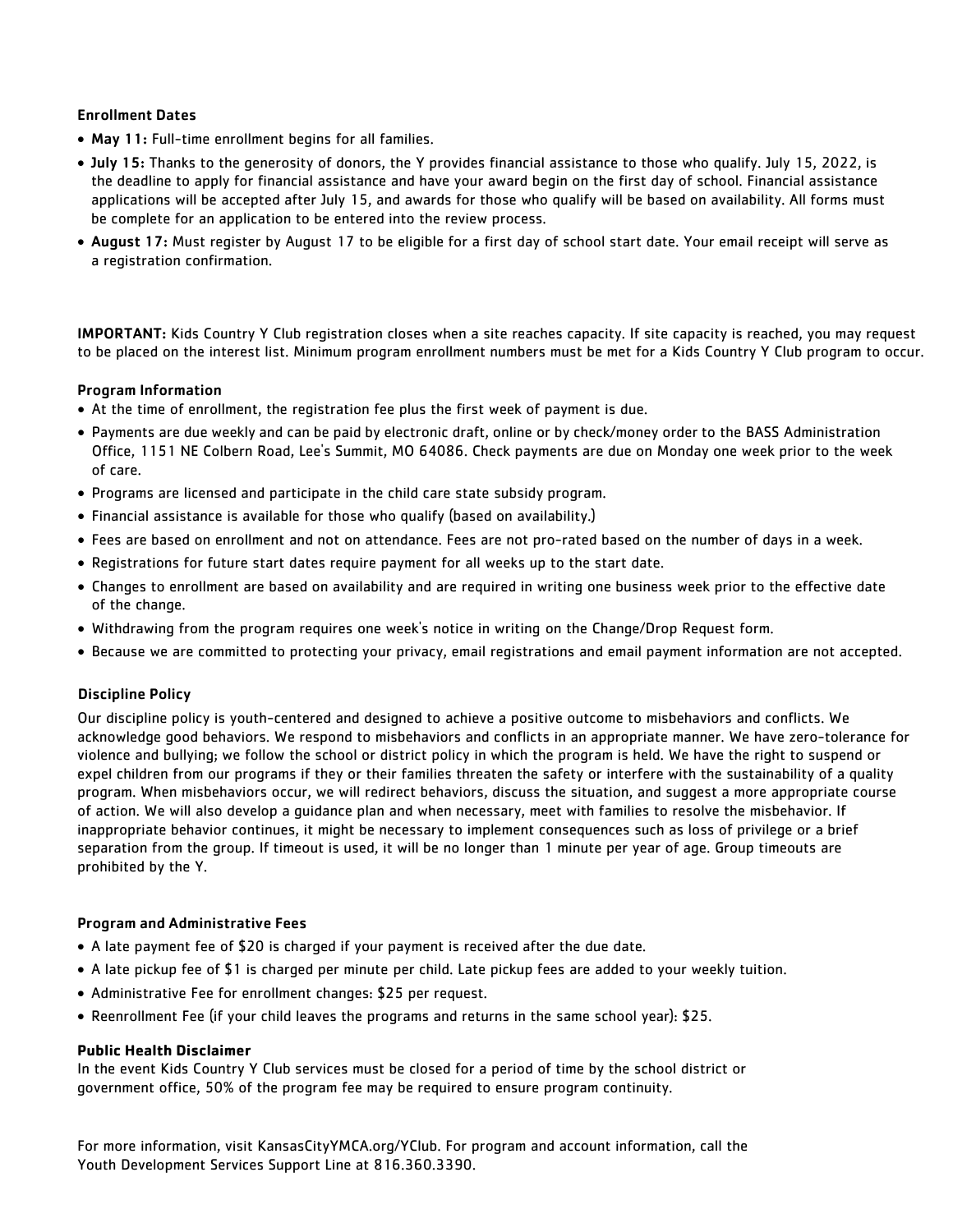

FOR YOUTH DEVELOPMENT® FOR HEALTHY LIVING FOR SOCIAL RESPONSIBILITY

# **LEE'S SUMMITSCHOOL DISTRICT KIDS COUNTRYY CLUBBEFOREANDAFTER SCHOOL PROGRAM ENROLLMENT 2022-2023**

For Office Use Only:

| <b>Customer ID</b>                                                                                                       |                      |                            |            |                   |
|--------------------------------------------------------------------------------------------------------------------------|----------------------|----------------------------|------------|-------------------|
| Signature                                                                                                                |                      | <b>Date Processed</b>      |            |                   |
|                                                                                                                          |                      |                            |            |                   |
| Please type or print neatly and complete all sections. Incomplete or illegible registration forms will not be processed. |                      |                            |            |                   |
| <b>Participant Information</b>                                                                                           |                      |                            |            |                   |
| <b>Child's Name</b>                                                                                                      | <b>Date of Birth</b> | Male<br>$\Box$             | Non-Binary | Grade - Fall 2022 |
|                                                                                                                          |                      | $\Box$<br>Female $\square$ | Other      |                   |
| <b>Address</b>                                                                                                           |                      |                            |            |                   |
|                                                                                                                          |                      |                            |            |                   |
| City                                                                                                                     |                      | <b>State</b>               | Zip        |                   |
| <b>Primary Guardian Name</b>                                                                                             |                      |                            |            |                   |
|                                                                                                                          |                      |                            |            |                   |
| Employer                                                                                                                 |                      |                            |            |                   |
|                                                                                                                          |                      |                            |            |                   |
| <b>Primary Phone</b>                                                                                                     | <b>Mobile Phone</b>  |                            |            |                   |
|                                                                                                                          |                      |                            |            |                   |
| Email                                                                                                                    |                      |                            |            |                   |
|                                                                                                                          |                      |                            |            |                   |
| <b>Secondary Guardian Name</b>                                                                                           |                      |                            |            |                   |
|                                                                                                                          |                      |                            |            |                   |
| <b>Employer</b>                                                                                                          |                      |                            |            |                   |
| <b>Primary Phone</b>                                                                                                     | <b>Mobile Phone</b>  |                            |            |                   |
|                                                                                                                          |                      |                            |            |                   |
| Email                                                                                                                    |                      |                            |            |                   |
|                                                                                                                          |                      |                            |            |                   |

#### Enrollment Information

**List school. School name REQUIRED to process enrollment.**

Program:  $\Box$  Full-Time Before AND After School  $\Box$  Full-Time Before School Only  $\Box$  Full-Time After School Only

Full-Time Before AND After School

1. Does your child take any medications on a daily basis? If yes, please list:

2. Will your child be required to take medication while at the program? If yes, please describe:

3. Has your child ever been diagnosed with allergies, AD(H)D, Autism, emotional health disorders, or hearing disabilities? If yes, please describe:

4. Does your child have an IEP or 504? If yes, please describe:

5. Does your child require special assistance? If yes, please describe:

6. What is your child's primary language?

OUR MISSION

The YMCA of Greater Kansas City, founded on Christian principles, is a charitable organization with an inclusive environment committed to enriching the quality of family, spiritual, social, mental and physical well-being. A UNITED WAY AGENCY